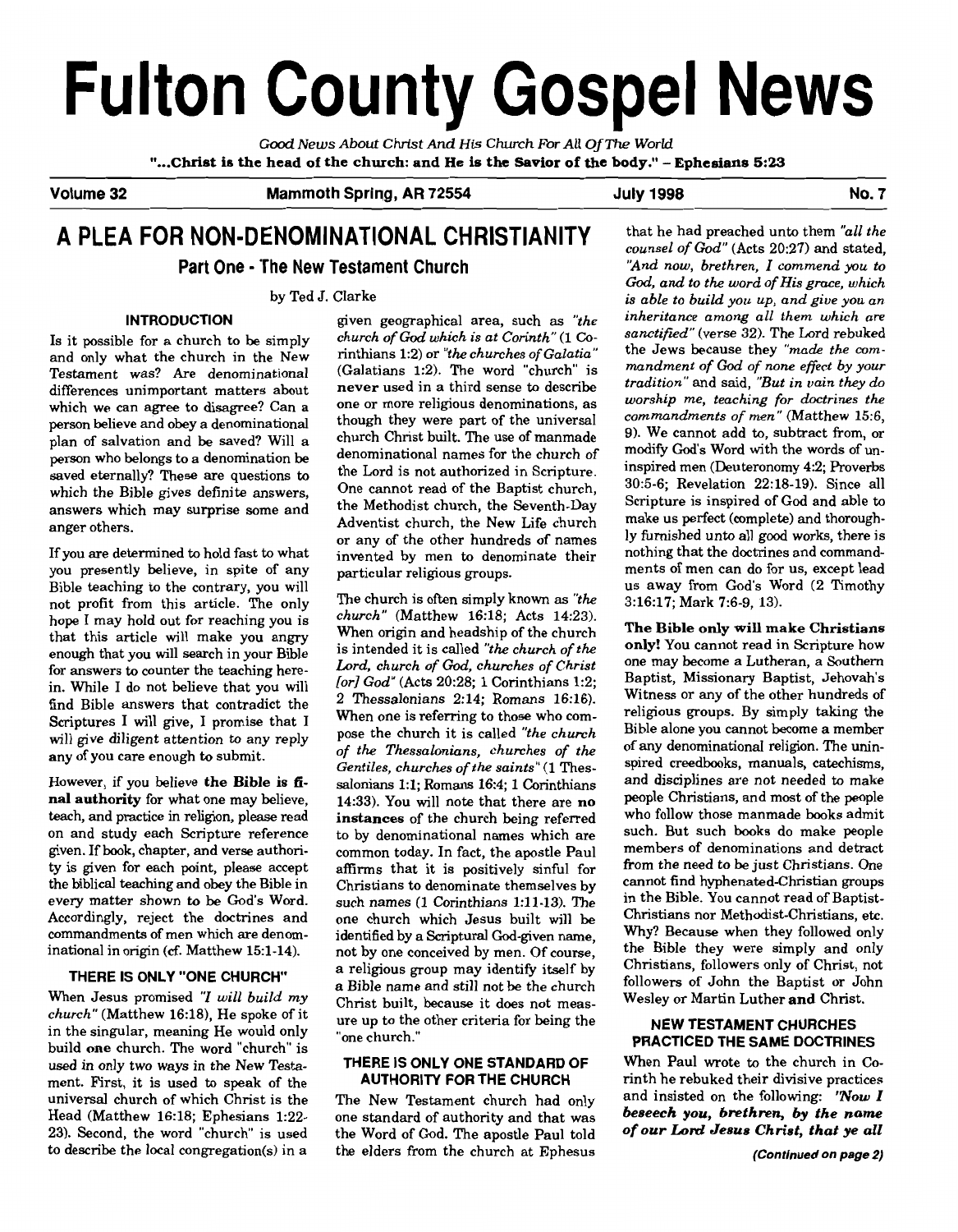#### **FULTON COUNTY GOSPEL NEWS USPS Publication** # **21 1780**

... is a Periodical publication issued monthly by the Church of Christ at Third and Bethel (P.O. Box 251). Mammoth Spring, AR 72554-0251. POSTMASTER: Please mail all changes of address to the above address.

FCGN is mailed **free** of charge to any who care to receive it. We will be happy to add any names to the regular mailing list If you send in a name we must have a complete address, including number and street name, or R.R. or HCR number, plus box number, or a P.O. Box number and the NINE DIGIT ZIP CODE. This paper is supported by voluntary contributions for which we are grateful. Financial information will be furnished upon request. *Mail all address corrections or manuscripts to:* 

#### **FULTON COUNTY GOSPEL NEWS**

**P.** 0. **Box 251** 

| Mammoth Spring, AR 72554 |                              |  |
|--------------------------|------------------------------|--|
|                          |                              |  |
|                          |                              |  |
|                          |                              |  |
|                          | E-Mail  tedjc@mail.oci-i.com |  |

#### **(Continued** *from* **page** *1)*

*speak the same thing,* **and** *that them be no divisions among you, but that ye be perfectly joined together in the same mind and in the same judgment"* (1 Corinthians 1:lO). Paul taught the same thing in every church (1 Corinthians 4:17) and told them to teach others *the* **same** *things. 'And the things that thou hast heard of me among many witnesses, the same commit thou to faithful men, who shall be able to teach others also"* (2 Timothy 2:2). Previous to this verse, Paul had told Timothy, *"Hold fast the form [pattern] of sound words, which thou hast heard of me, in faith and love which is in Christ Jesus"* (2 Timothy 1:13). The Lord's church will have no other standard of authority than the Spirit inspired Word of God. When one wants to know the truthfulness of a Christian doctrine, one will not look in the works of men, but in the Word of God. Some 80 times the Scripture says, *'It is written,"* leading people to turn **to** the Scripture for guidance in the truth of what is religiously right. Jesus, when being tempted by Satan, defeated the Devil by meeting each temptation with an *"It is written"* (Matthew **44,** 7, 10). Does anyone really think that if the Lord returned to the earth today that He would quote as authoritative the Westminster Confession of Faith, the

Hiscox Baptist Manual, Luther's Catechism, etc.?

When writing on the unity of the faith in Ephesians, the apostle Paul said, **There is one body** [the church, 1:22-23], *and one Spirit, even* **as** *ye are called in one hope of your calling; One Lord, one faith, one baptism, One God and Father of all, who is above all, and through all, and in you all"* (Ephesians 4:l-6). For the church today to be patterned after the New Testament church, it must imitate the essential unity of the "ones" which Paul mentions here. Next month's article will show that each "one" can be identified from Scripture and followed by the true church of

**CONCLUSION**  In this article we have attempted at least a partial answer to the first question of our introduction, "Is it possible for a church to be simply and only what the church in the New Testament was?" If one understands that there is a need to be simply and only what the church in the New Testament was, we conclude that we can be. How? By looking for identifying marks of that church as found in the New Testament. One identifying feature is to use the word "church" as it is used in the New Testament, excluding any denominational application. If there were not hundreds of denominational names attached to the word "church," we would not have the confusion which exists when people talk about "my church denomination," etc. Also, if we hold steadfastly to the Bible as the **only** *standard*  of authority for our religious beliefs, we will not combine the doctrines of men with God's Word. This will enable us to study the same book for the truths it teaches about God's will for us. If we faithfully apply the teachings of Scripture, we will all be practicing the same doctrines, following the pattern commanded by Christ and Paul (Matthew 4:l-11; 15:3-14; 2 Timothy 1:13; 2:2). In this way only can we know that we are indeed *the church Jesus built and died for* (Matthew 15:18; Ephesians

5:23,25). [To be continued]

*find in the way."* 

*"Going to church regularly is like making a path in the forest* - *the more often you use it, the less obstruction you'll* 

*We make a living by what we get,* 

*but we make a life by what wegive.* 

the Lord today.

#### **THE NEW AND IMPROVED MARY?**

#### **by Jerry Bates**

Just when you think that religious people cannot get any further from revealed truth, another event happens which shakes you back to reality. Recently I read that many Catholics were petitioning the Pope to proclaim a new dogma: "that the Virgin Mary is Co-Redemptrix, Meatrix of All Graces and Advocate for the People of God" (Newsweek, August 25, 1997). This movement is supported by several prominent Catholics, such as Mother Teresa of Calcutta, who recently died. Of course, for centuries Catholics have elevated Mary to a position far higher than has been revealed in Scripture, but to proclaim her to be an equal with Jesus Christ himself is something else.

How could many sincerely religious people support such an idea? I believe that it can be answered very simply. Either people do not know the Bible or do not respect the simple written authority of the Bible. The author of the article made this very revealing statement:

"The secret of Mary's mysterious power may be just this: having no history of her own, she entices every new generation to draw her portrait. *The Bible offers only scraps to build on."* (Italicsmine, J.B.)

In other words, it doesn't matter what the Bible says. It is not particularly important that the Bible says absolutely nothing about such a doctrine. It makes little difference that such a doctrine contradicts a plain teaching of Paul when he wrote: "For there is one God, and *one*  Mediator between God and men, the man Christ Jesus" (1 Timothy 2:5). Just forget that John warns us about going beyond the Word of God. "Whosoever goeth onward and abideth not in the teaching of Christ hath not **God"** (2 John 9, **ASV).**  The crux of the matter is this: we like it; we want it; let's have it.

Of course, the only difference between this and many other religious doctrines is only one of degree. Denominational doctrines have no support from Scripture, but that doesn't stop men from believing them. Men have built great theological systems on scraps of nothing.

May we as God's people never take the Bible for granted. May we never be discontented with the simple authority of God's Word. Indeed, we would do well if we would heed the advice of Moses E.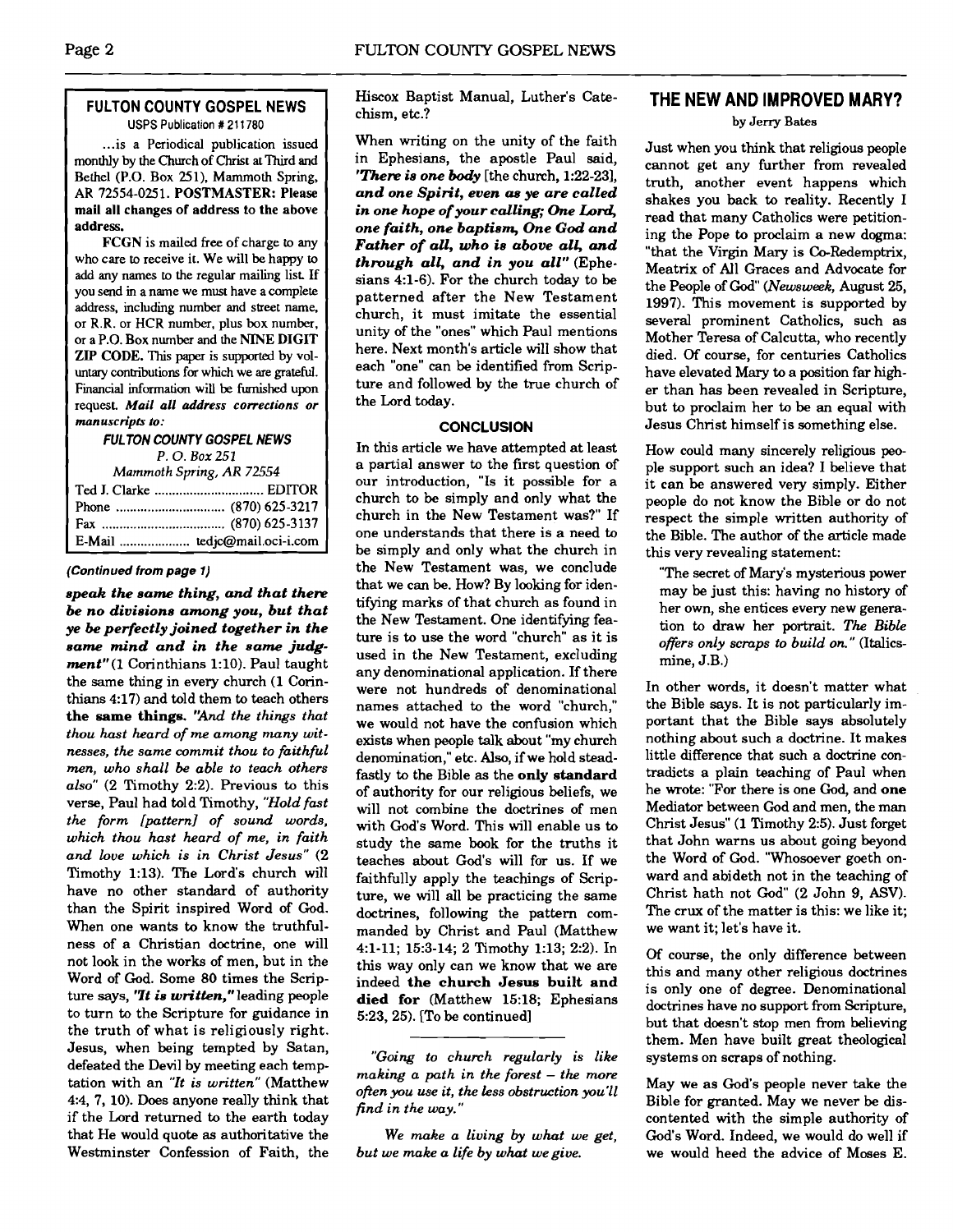Lard, a prominent Restoration leader, when in 1863 he encouraged men "to believe precisely what the Scriptures teach, to practice only what they enjoin, and to reject everything else."

#### P. 0. Box 753 Palestine, **AR**

[Editor's Note: The latest **Catechism of the Catholic Church** says of Mary, "The Virgin Mary... is acknowledged and honored as being truly the Mother of God and of the redeemer" (New York: Image Books - Doubleday, 1995, page 273). Jesus tmly loved the mother of His fleshly body and honored her, but when a woman tried to elevate Mary's role in His birth beyond its God-given significance, Jesus focused on something more important. Notice Luke 11:27-28: *"And it came to pass, as he spake these things, a certain woman of the company lifted up her voice, and said unto him, Blessed is the womb thut bare thee, and the breasts which thou hast sucked. But he said, Yea, rather, blessed are they that hear the word of* **God,** *and keep* it."Mary was a devout woman and blessed by God to be chosen to be the mother of Christ's fleshly body, but Christ was God from times eternal, before He ever came to earth to be God in the flesh (John 1:1, 14, 18). Furthennore, Jesus is specifically said to be our Advocate before God the Father (1 John 2:1-2).]

*What is intended as a little white lie often ends up as a double feature in Technicolor.* 

*The giver always lives a richer life than the miser.* 

# ≕∞೦೦೦ಿ∞

#### **CONTRIBUTIONS CHLIRCHES**

| Chruch of Christ, Bakersfield, Mo.  \$25.00   |  |
|-----------------------------------------------|--|
|                                               |  |
| Mammoth Spring, Ar.                           |  |
| Souder Church of Christ, Ava, Mo.  25.00      |  |
| Church of Christ, Elizabeth, Ar.  25.00       |  |
|                                               |  |
| Church of Christ, Gamaliel, Ar.  15.00        |  |
| Dellhalf Church of Christ, Myrtle, Mo.  25.00 |  |
|                                               |  |
| Jeff Church of Christ, Thayer, Mo.  25.00     |  |
| Church of Christ, Garfield, Ar.  35.00        |  |
| Church of Christ, Thayer, Mo.  200.00         |  |
| Church of Christ, Clarkridge, Ar.  75.00      |  |
|                                               |  |
| Springdale, Ar.                               |  |

#### INDIVIDUALS

| Troy Nicholson, San Antonio, Tx.  \$20.00  |  |
|--------------------------------------------|--|
| Neva James, Ravenden, Ar.  10.00           |  |
| Howard Lochrie, Milton, Fl.  5.00          |  |
| Mildred Cooper, Melbourne, Ar.  10.00      |  |
| Charles Tostige, Trenton, Mi.  50.00       |  |
| Harold Rutherford, Park Rapids, Mn.  20.00 |  |
| Ann Wilson, Hot Springs, Ar.  20.00        |  |
| M/M Rex Taylor, Springfield, Mo.  100.00   |  |
| Gertrude Allender, Viola, Ar.  6.00        |  |

#### **BAPTISM IN 3-D**

by Allen Webster

#### **INTRODUCTION**

Baptism is a controversial subject. There is great diversity of opinion among religious groups about what baptism is, who is to be baptized, and why one should be baptized. Sometimes it helps in a disagreement to start over. Erase the memory banks. Look at the facts again. Examine all the evidence. Truth is never hurt by investigation. If one is right, then further study will bring him back to his first conclusion and fortify his faith. If he is wrong, then he needs to know so he can change and believe as God wants him to. Please examine these three "Ds" of baptism and see if this is not what the Bible teaches about baptism from Romans.

#### **BAPTISM IS FOR THE DEAD**

Baptism is for dead people, though not those in cemeteries. "What shall we say then? Shall we continue in sin, that grace may abound? God forbid. How shall we, *that are dead to sin,* live any longer therein?" (Rom. 6:1, 2). In the context, Paul is exhorting Christians to put away sin. His first argument is that baptized people are "dead to sin."

*Baptism is for those who are dead IN sin* (Isa. 59:1, 2; Eph. 2:l; Jn. 524, 25). The invitation to be baptized was issued only to sinners in the New Testament (Acts 2:38: 22:16). Those who are not guilty of sin are not to be baptized. The Bible teaches that all *mature* people are sinners (Rom. 3:23), but there are some who are not mature. Children and the mentally imbalanced are not sinners. None are accountable until they are old enough to know the difference between right and wrong.

Children may inherit houses, lands, genes, looks, and money from parents, but they cannot inherit sin. "The soul that sinneth, it shall die. *The son shall not bear the iniquity of the fither,* neither shall the father bear the iniquity of the son: the righteousness of the righteous shall be upon him, and the wickedness of the wicked shall be upon him" (Ezek. 18:20). Souls come from God, not parents, so they are initially as pure as their Sender (Heb. 12:9).

Furthermore, a person must know that he is a sinner before he can be baptized. New Testament examples of conversion show that they knew they were lost and in need of a Savior. Read the book of Acts. A person is not qualified to be baptized who does not understand that baptism forgives his sins **(Mk.** 16:16; 1 Pet. 3:21).

*Baptism is for those who are dead TO sin* (Rom. 6:2) -that is, dead to the love and practice of sin. This happens when one is touched by the story of God's love and Christ's sacrifice (1 Jn. 4:19; 4:9; Rorn. 5:8, 9; Jn. 3:16). Men who are dead to sin want to live righteously  $(1$  Pet. 2:24). Breaking the hold of sin is done in three steps: (1) The love of sin is severed by faith in Christ; (2) The practice of sin is discontinued in repentance; and, (3) The guilty state of sin is removed in baptism.

Not just anyone is a candidate for baptism-Only *a dead person can be baptized!* 

#### **BAPTISM IS A DOOR**

"Know ye not, that so many of us as were *baptized into Jesus Christ* were baptized into his death?" (Rom. 6:3). We are baptized *into* the body of Christ **(cf.** 1 Cor. 1213; Gal. 326, 27). The Bible never says that we believe "into" Christ, repent "into" Christ, or confess "into" Christ. It does say we believe, repent, and confess "unto" Christ. They bring us nearer to Him, but only baptism is a door through which we may pass "into" His body (or church, Eph. 1:22,23). It is important to enter here for every spiritual blessing is in Christ (Eph. 1:3, 4; 1 Jn. 5:ll; Col. 1:14), including salvation (2 Tim. 2:lO).

We are baptized into Christ's blood. Our text says that we are baptized "into his death" which means we are baptized into the benefits of His death-primarily the blood which was shed in His death (Jn. 19:34, 35). Blood washes away sins (Rev. 1:5) and sins are washed away in baptism. "And now why tarriest thou? arise, and *be baptized, and wash away thy sins,* calling on the name of the Lord" (Acts 22:16). Therefore, it follows that the blood is contacted by baptism. It is the door into God's blessings.

#### **BAPTISM IS BY DESIGN**

"Therefore we are buried with him by baptism into death: that like as Christ was raised up from the dead by the glory of the Father, even so we also should walk in newness of life. For if we have been planted together in the likeness of his death, we shall be also in the likeness of his resurrection ... But God be thanked, that ye were the servants of sin, but ye have obeyed from the heart